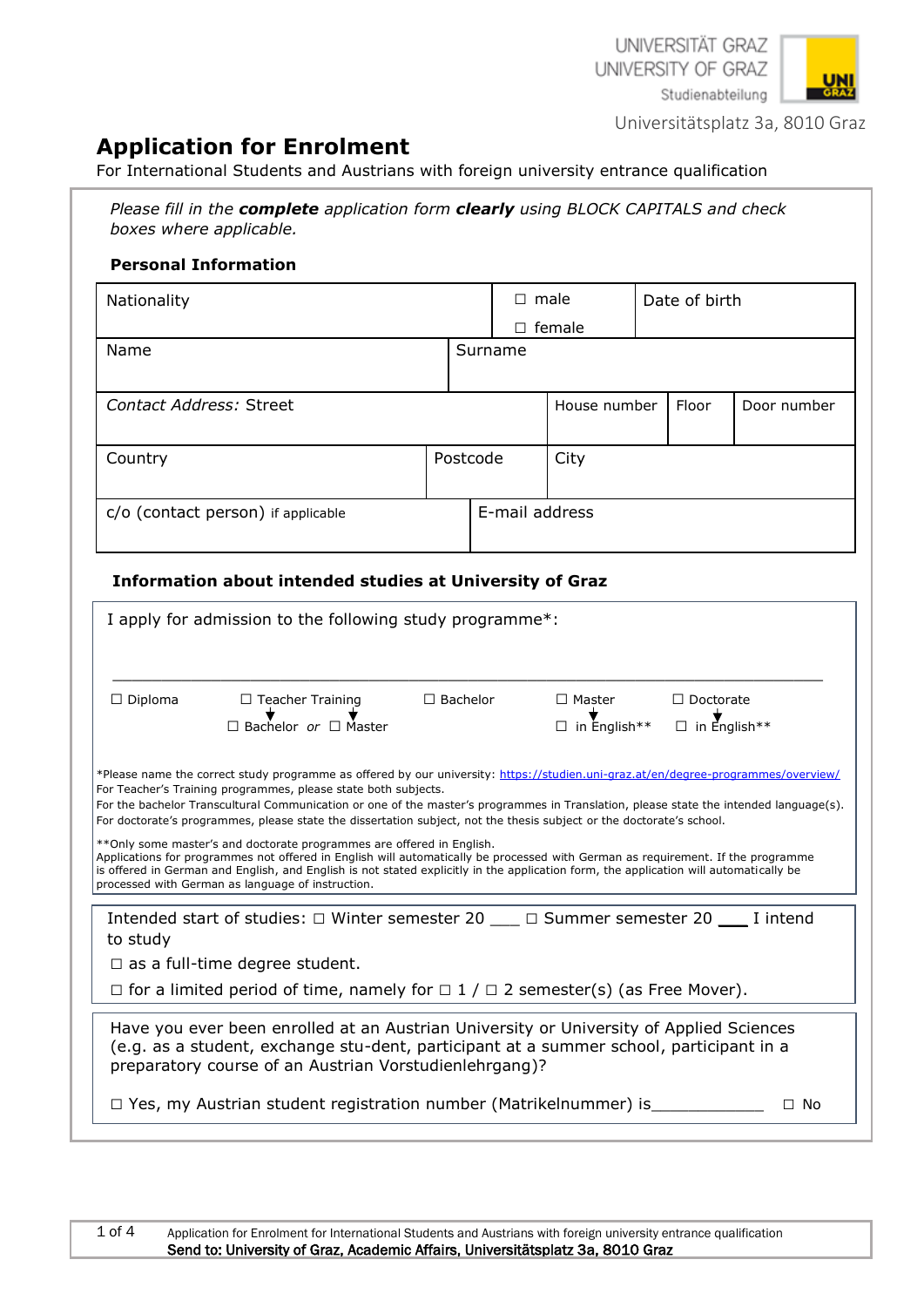|                                                                                                                                                                                                                     |                                                                                                             | $\Box$ DTÖ                                                                                                                                                                                                                                                                                                                                                                                                                                                                                                                                                                                                                                                                                                                                                                                                                                                                                                                                                                                                                                                                                                                                                                                                                                                                                                                  |
|---------------------------------------------------------------------------------------------------------------------------------------------------------------------------------------------------------------------|-------------------------------------------------------------------------------------------------------------|-----------------------------------------------------------------------------------------------------------------------------------------------------------------------------------------------------------------------------------------------------------------------------------------------------------------------------------------------------------------------------------------------------------------------------------------------------------------------------------------------------------------------------------------------------------------------------------------------------------------------------------------------------------------------------------------------------------------------------------------------------------------------------------------------------------------------------------------------------------------------------------------------------------------------------------------------------------------------------------------------------------------------------------------------------------------------------------------------------------------------------------------------------------------------------------------------------------------------------------------------------------------------------------------------------------------------------|
|                                                                                                                                                                                                                     |                                                                                                             | $\Box$ Test DaF                                                                                                                                                                                                                                                                                                                                                                                                                                                                                                                                                                                                                                                                                                                                                                                                                                                                                                                                                                                                                                                                                                                                                                                                                                                                                                             |
|                                                                                                                                                                                                                     |                                                                                                             |                                                                                                                                                                                                                                                                                                                                                                                                                                                                                                                                                                                                                                                                                                                                                                                                                                                                                                                                                                                                                                                                                                                                                                                                                                                                                                                             |
|                                                                                                                                                                                                                     |                                                                                                             |                                                                                                                                                                                                                                                                                                                                                                                                                                                                                                                                                                                                                                                                                                                                                                                                                                                                                                                                                                                                                                                                                                                                                                                                                                                                                                                             |
|                                                                                                                                                                                                                     |                                                                                                             |                                                                                                                                                                                                                                                                                                                                                                                                                                                                                                                                                                                                                                                                                                                                                                                                                                                                                                                                                                                                                                                                                                                                                                                                                                                                                                                             |
|                                                                                                                                                                                                                     |                                                                                                             |                                                                                                                                                                                                                                                                                                                                                                                                                                                                                                                                                                                                                                                                                                                                                                                                                                                                                                                                                                                                                                                                                                                                                                                                                                                                                                                             |
|                                                                                                                                                                                                                     |                                                                                                             |                                                                                                                                                                                                                                                                                                                                                                                                                                                                                                                                                                                                                                                                                                                                                                                                                                                                                                                                                                                                                                                                                                                                                                                                                                                                                                                             |
|                                                                                                                                                                                                                     |                                                                                                             |                                                                                                                                                                                                                                                                                                                                                                                                                                                                                                                                                                                                                                                                                                                                                                                                                                                                                                                                                                                                                                                                                                                                                                                                                                                                                                                             |
| п                                                                                                                                                                                                                   | Telc C1                                                                                                     |                                                                                                                                                                                                                                                                                                                                                                                                                                                                                                                                                                                                                                                                                                                                                                                                                                                                                                                                                                                                                                                                                                                                                                                                                                                                                                                             |
| п                                                                                                                                                                                                                   |                                                                                                             | Pearson Test of English Academic                                                                                                                                                                                                                                                                                                                                                                                                                                                                                                                                                                                                                                                                                                                                                                                                                                                                                                                                                                                                                                                                                                                                                                                                                                                                                            |
|                                                                                                                                                                                                                     |                                                                                                             | (PTE) (score of at least 66)                                                                                                                                                                                                                                                                                                                                                                                                                                                                                                                                                                                                                                                                                                                                                                                                                                                                                                                                                                                                                                                                                                                                                                                                                                                                                                |
|                                                                                                                                                                                                                     |                                                                                                             |                                                                                                                                                                                                                                                                                                                                                                                                                                                                                                                                                                                                                                                                                                                                                                                                                                                                                                                                                                                                                                                                                                                                                                                                                                                                                                                             |
| $\Box$ Completed University studies:<br>completely taught in German)<br>Acquired language certificate<br>$\Box$ ÖSD $\Box$ DSH<br>□ Goethe<br>$\Box$ Yes, for _____ semester(s)<br>TOEFL iBT (score of at least 95) | IELTS Academic (score of at least 7)<br>Cambridge Proficiency English CPE<br>Cambridge Advanced English CAE | I have proof of the following educational qualifications:<br>□ General University Entrance Qualification (Secondary School Leaving Certificate/High School Diploma)<br>(not compulsory for master's or doctorate's applications)<br>Duration of education: $\Box$ 10 years $\Box$ 11 years $\Box$ 12 years (or more)<br>Minimum study duration: $\Box$ 1 year $\Box$ 2 years $\Box$ 3 years $\Box$ 4 years $\Box$ 5 years<br>German Language Certificate (when applying to German taught programmes)<br>$\Box$ German is my language of education (General university entrance qualification or university degree<br>$\Box$ or: I possess a German certificate, not older than 2 years, on level:<br>$\Box$ A2 $\Box$ B1 $\Box$ B2 $\Box$ C1 $\Box$ C2 (According to CEFR - Common European Framework of Reference for Languages)<br>$\Box$ $\ddot{\mathrm{O}}$ if<br>$\Box$ Telc<br>□ And/Or: I have already attended the "Vorstudienlehrgang" (VGUH) Graz:<br>I have obtained the following certificates at an Austrian Preparatory Programme<br>English Language Certificate (when applying to English taught programmes)<br>[English is my language of education. (General university entrance qualification or university degree<br>$or: I$ possess one of the following English certificates, not older than 2 years: |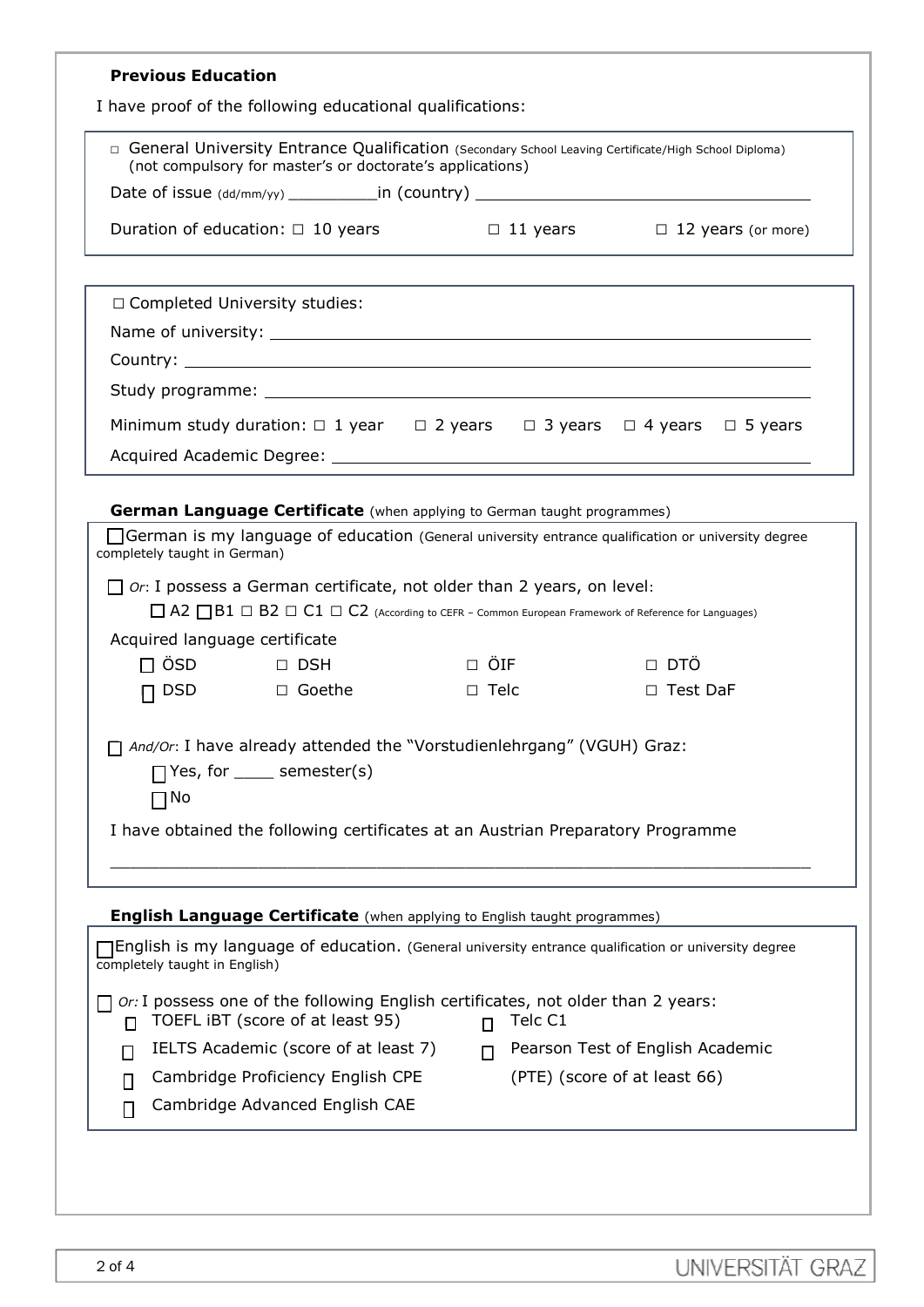# **Information for international applications (please read thoroughly!)**

### **1.) Deadlines**

Winter semester: 05<sup>th</sup> of September/31<sup>st</sup> of October\* Sommer semester: 05<sup>th</sup> of February/31<sup>st</sup> of March\*

\*An extended deadline is only possible if the general deadline cannot be met. Please include a reason for the delay with the application if this is the case.

*Application date is the date of receipt at the university.* 

The application has to be handed in with all necessary documents. Incomplete applications can lead to longer processing times and in further succession to the rejection of the application.

### **2.) Documents**

The documents and language certificates have to be submitted in the **original form or as notarized copies**. Submitted notarized copies will be retained by the University of Graz. Original documents will be sent by post to the address stated in this application form after they have been processed.

### • **Copy of passport/ID-card**

### **a. Bachelor, Diploma, Teacher Training programme**

• **Secondary school leaving certificate** with school reports from senior school

### **b. Master programme**

• **Evidence of accomplished Bachelor or Diploma** (degree diploma together with transcript of records or diploma supplement with list of accomplished courses, including credit points or contact hours)

### **c. Doctorate programme**

- **Evidence of accomplished Master or Diploma** (degree diploma together with transcript of records or diploma supplement with list of accomplished courses, including credit points or contact hours)
- Recommended: Evidence of accomplished Bachelor (degree diploma together with transcript of records or diploma supplement with list of accomplished courses, including credit points or contact hours)

### •

### **3.) Language Requirements**

For German study programmes: For starting the study programme, a C1 German language level is necessary. The application is possible with an A2 certificate. In this case, the C1 exam has to be passed at the Vorstudienlehrgang (VGUH) before the enrollment to the study programme is possible.

*For more information about the German language skills and accepted certificates see:* 

[https://studienabteilung.uni-graz.at/en/international](https://studienabteilung.uni-graz.at/en/international-students/language-certificates/)[students/language-certificates/](https://studienabteilung.uni-graz.at/en/international-students/language-certificates/)

#### English study programmes:

A C1 English language level is necessary for being admitted. Proof of the language skills need to be handed in with the application.

Certificates must not be older than 2 years at the time of the application.

*For more information about the English language skills and certificates see:* 

[https://studienabteilung.uni-graz.at/en/international](https://studienabteilung.uni-graz.at/en/international-students/language-certificates/language-of-instruction-english/)[students/language-certificates/language-of-instruction](https://studienabteilung.uni-graz.at/en/international-students/language-certificates/language-of-instruction-english/)[english/](https://studienabteilung.uni-graz.at/en/international-students/language-certificates/language-of-instruction-english/)

### **4.) Entrance Examination**

Some study programmes are restricted and require an additional entrance examination. More information can be found here:

### **Bachelor's-, Diploma and Master's programmes:** <http://studienzugang.uni-graz.at/>

**Teacher Training programmes:** <https://aufnahmeverfahren-lehramt.uni-graz.at/>

**PHD Law and Politics:** https://rewi.unigraz.at/de/studieren/studienangebotstudienplaene/doctoralprogramme-phd-law-and-politics/

### **5.) Legalization of documents**

**All documents** must be submitted in their **original form or as notarized copies**. The mode of legalization depends on the issuing state. The legalization certifies the authenticity of the original document. **Therefore, the legalization must be on the original beforehand.** Only then the notarized copy can be issued.

- □ **Original documents** with **full diplomatic authenticcation** have to pass the mode of legalization of the issuing country (last station: Ministry for Foreign Affairs) and finally be legalized by the Austrian mission in the respective country (e.g. Austrian Embassy, Consulate). Such as: China, Egypt, Iran, Kosovo, Mongolia, Nigeria, Pakistan, etc.
- □ **Original documents** issued, for example, in one of the following countries **do not need legalization**: Belgium, Bosnia and Herzegovina, Bulgaria, Croatia, Czech Republic, Finland, France, Germany, Hungary, Italy, Liechtenstein, Montenegro, the Netherlands, North Macedonia, Norway, Poland, Romania, Sweden, Serbia, Slovakia and Slovenia.
- □ **Original documents** issued in a country having joined the Hague convention of October 5th 1961 (BGBl.Nr. 27/1968) only need **legalization by means of "Apostille"** by the respective domestic authorities. Such as: Albania, Argentina, Armenia, Australia, Cyprus, Great Britain and Northern Ireland, Ireland, India, Greece, Israel, Japan, Mexico, Russia, South Africa, Spain, Switzerland, Turkey, Ukraine, the United States, etc.

### **6.) Translations**

Documents issued in foreign languages (except English) always **have to be translated into German or English by a sworn and officially accredited translator.** The translation has to be linked with the original or with a notarized copy.

### **7.) Certificates of the Preparatory Courses**

Students, who have already participated in exams of an Austrian Preparatory Programme (Vorstudienlehrgang) have to hand in the obtained certificates with the application.